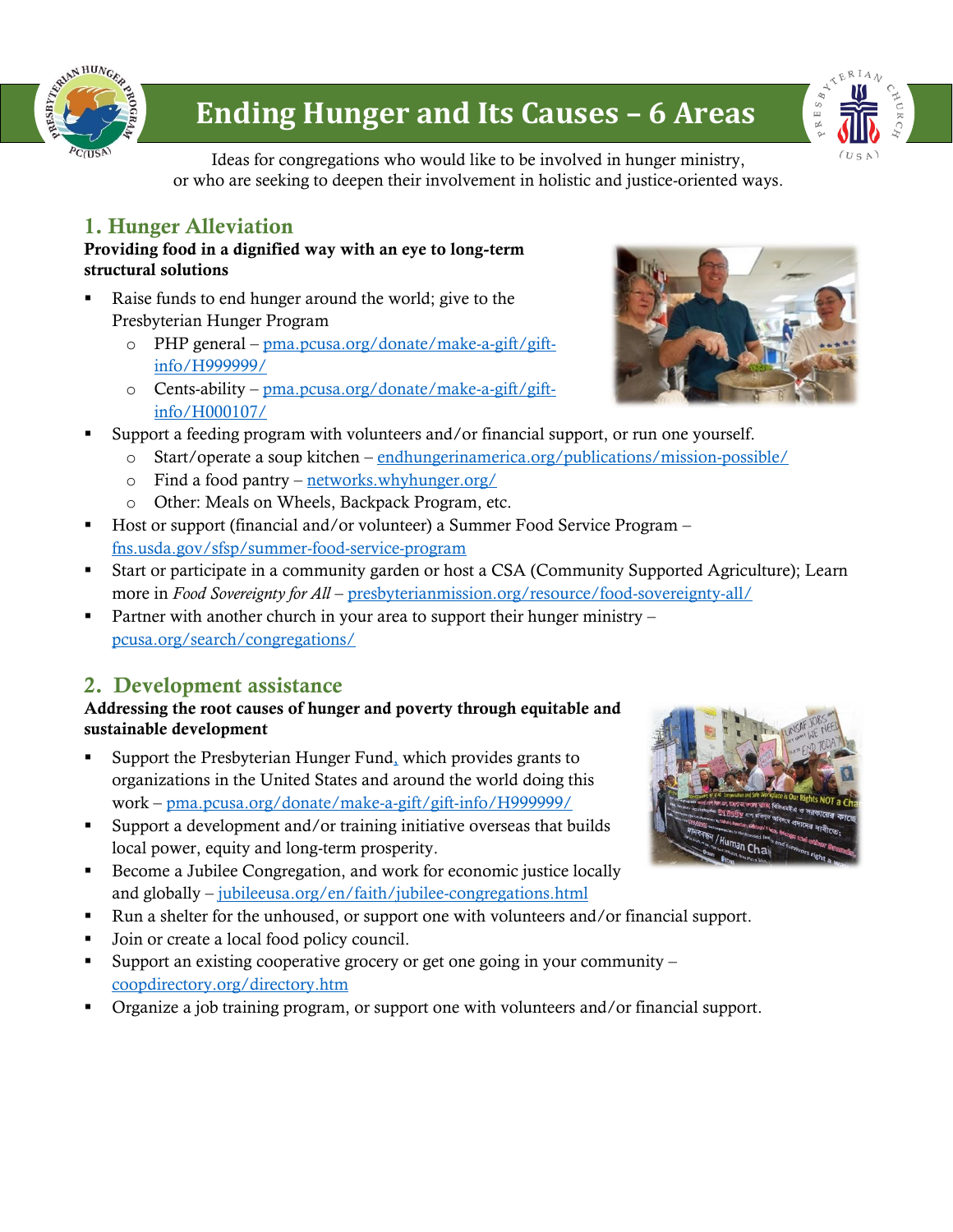## 3. Hunger Education

Learning about systemic causes of hunger, including racial, gender and economic injustices

- Use the *[Just Eating?](http://pcusa.org/justeating) Practicing Your Faith at the Table* curriculum (adult or middle school version, or both. Also available: Spanish, Latin American, and African American Congregational versions.) [pcusa.org/justeating](http://www.pcusa.org/justeating)
- Invite someone from a local anti-hunger or anti-poverty program, particularly a person who is directly impacted, to speak at a study session or during worship.
- Host a Simple Meal, Local Foods Potluck, or Hunger Banquet [oxfamamerica.org/take-action/events/hunger-banquet/](http://www.oxfamamerica.org/take-action/events/hunger-banquet/)
- Christian education, such as a Bible study or topical seminar.
- $\blacksquare$  Do a book study. List of recommended books [bit.ly/hungerbooks\]](http://bit.ly/hungerbooks) The PC(USA) co-moderators have recommended *Always With Us? What Jesus Really Said About the Poor* and *Waking Up White* (study guide available – [pcusa.org/resource/waking-white-and-finding-myself](http://www.pcusa.org/resource/waking-white-and-finding-myself-story-race-study-g/)[story-race-study-g/\)](http://www.pcusa.org/resource/waking-white-and-finding-myself-story-race-study-g/)
- Show a film or film series on hunger, poverty or injustice, and follow with discussion; contact [php@pcusa.org](mailto:php@pcusa.org) if you need ideas.
- Go on a Presbyterian Hunger Program Reflection-Action trip [presbyterianmission.org/ministries/compassion-peace-justice/hunger/trips/](http://www.presbyterianmission.org/ministries/compassion-peace-justice/hunger/trips/)
- Participate in World Food Day / Food Week of Action or participate in/organize other hunger root cause events – [pcusa.org/foodweek](http://www.pcusa.org/foodweek)
- Volunteer. See opportunities for short-term service, internships, and mission work trips on the OGHS Engagement Map – [pcusa.org/oghsmap](http://www.pcusa.org/oghsmap)
- Join with another congregation in a hunger-related mission work experience.
- Participate in listening projects and dialogue about the current and historical context of race and privilege, learning and practicing sensitivity about power dynamics and these issues.
- Send representatives to Ecumenical Advocacy Weekend in Washington, D.C. and have a report-back event or church newsletter article about it – [advocacydays.org/](https://advocacydays.org/)

## 4. Lifestyle Integrity

### Adopting sustainable personal and corporate lifestyles to restore justice and protect all of God's creation

- Become an Earth Care Congregation  $-\frac{p}{\cos\theta}$  earthcarecongregations
- Join the Presbyterian Coffee Project and offer fair trade coffee, tea, chocolate and more – [pcusa.org/coffee](http://www.pcusa.org/coffee)
- Participate or lead a Fair Trade activity [pcusa.org/fairtrade](http://www.pcusa.org/fairtrade)
- Host a fair trade/alternative market; contact [Jessica.Maudlin@pcusa.org](mailto:Jessica.Maudlin@pcusa.org)
- Use Eco-Palms on Palm Sunday [pcusa.org/ecopalms](http://www.pcusa.org/ecopalms)
- Use pitchers of water or other environmentally-friendly options at all church events rather than bottled water.
- Recycle.
- Study lifestyle issues and have individuals take actions in their own lives.
	- o Enough for Everyone's *Just Living* page has ideas & resources [pcusa.org/justliving](http://www.pcusa.org/justliving)
	- o *Lent 4.5* curriculum is available from PHP; contact [php@pcusa.org](mailto:php@pcusa.org)